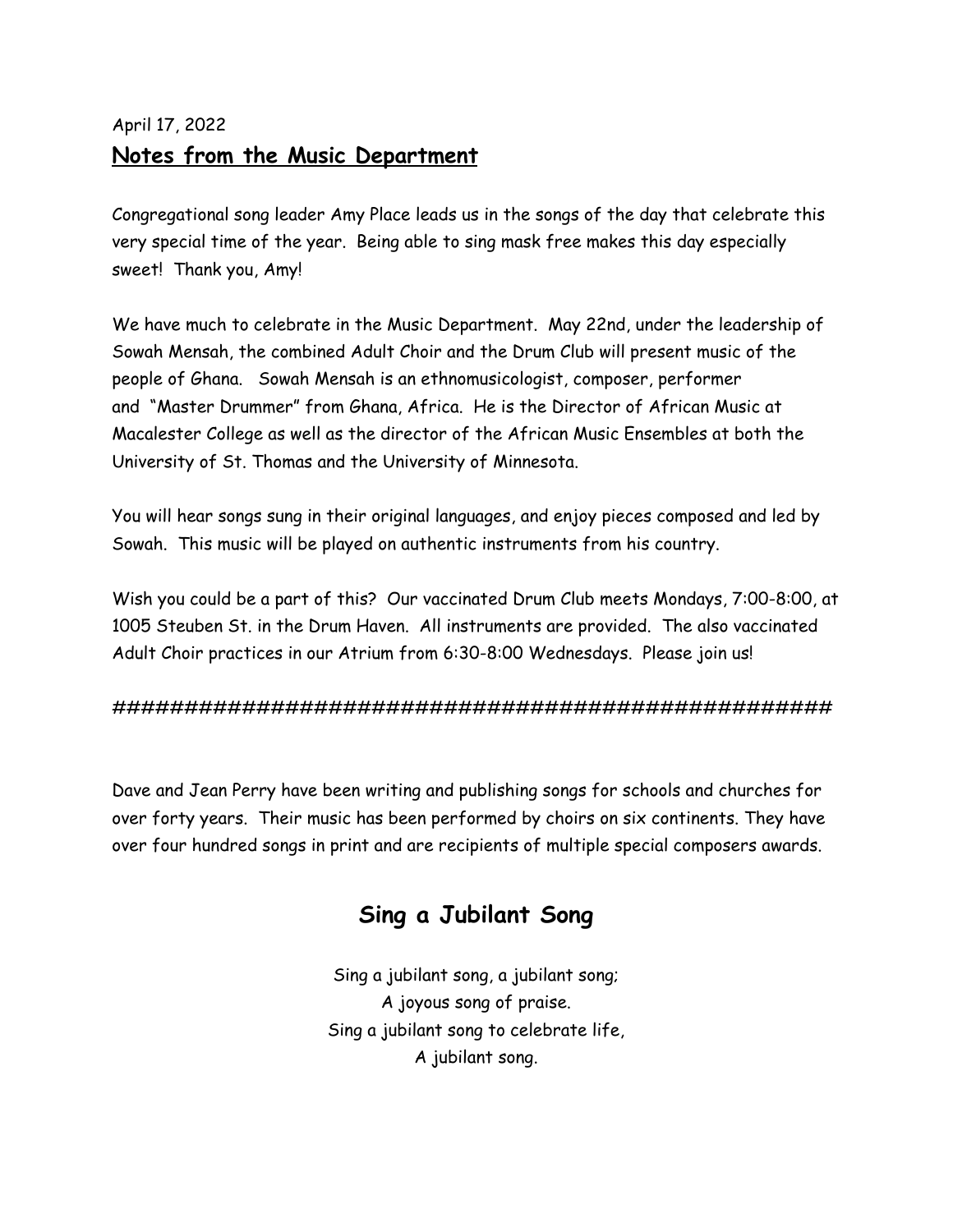One voice, one song of joy proclaim; Alleluia! Of hope and peace for ev'ry one; Alle, Alleluia!

Make a glorious sound, a glorious sound, In voices true and trong. Make a glorious sound to Heaven and Earth A glorious sound.

Sing a song, a jubilant song, a jubilant song….

One voice, one song of joy proclaim: Alleluia! Of hope and peace for ev'ry one; Alle, Alleluia!

Make a glorious sound………

Jim Scott creates and performs music that celebrates peace, justice and the earth with lyrical melodies and memorable verses. His songs, poetry and short stories address issues of ecology, justice and peace with insight and gentle wit.

### **Go Your Way In Peace**

Go your way in peace, Wander as you may. Blessed is the path you take, May love guide you on your way. Comfort find in truth, May your struggles cease. May the fire within your heart Light the way of peace.

Bright and brave the dreams, Born in darkest night. Mindful make our ev'ry step.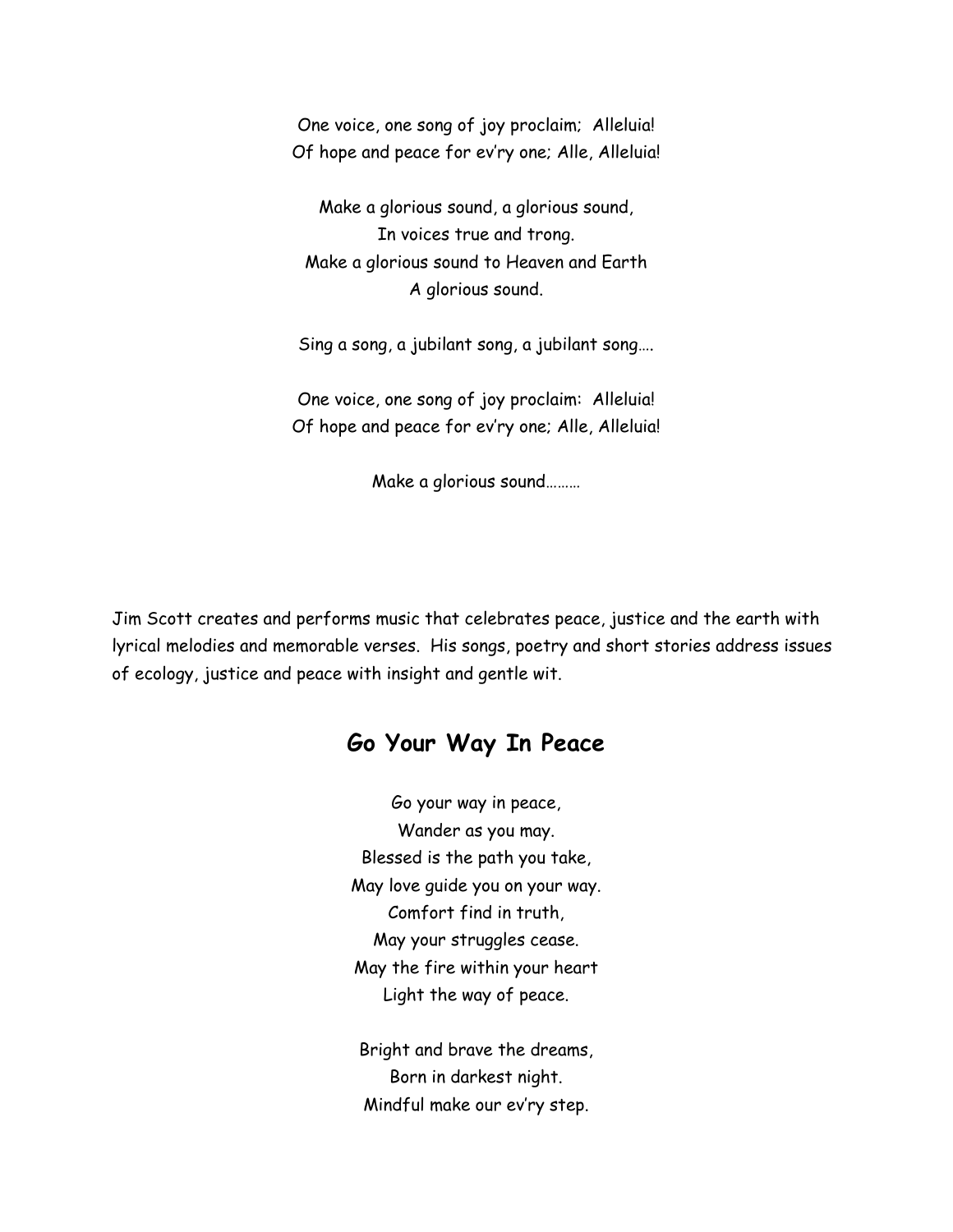Honor all within our sight. Minds and hearts now one, 'Til we meet again, Hold the vision of our peace Sacred until then.

#### **Alle, Alle, Alle**

Alle, alle, alle, lu-ia, Alle, alle, alle, lu-ia. Alle, alle, alle, lu-ia, Alleluia!

Bright new morning's coming for you and me. Moving on together, we shall be free. Bright new morning's coming for you and me. Alleluia!

Walking toward the sunrise, hand in hand, In the light together we take our stand. Walking toward the sunrise hand in hand. Alleluia!

We've got the power of loving that makes us strong. Working with each other we can't go wrong. We've got the power of loving that makes us strong. Alleluia!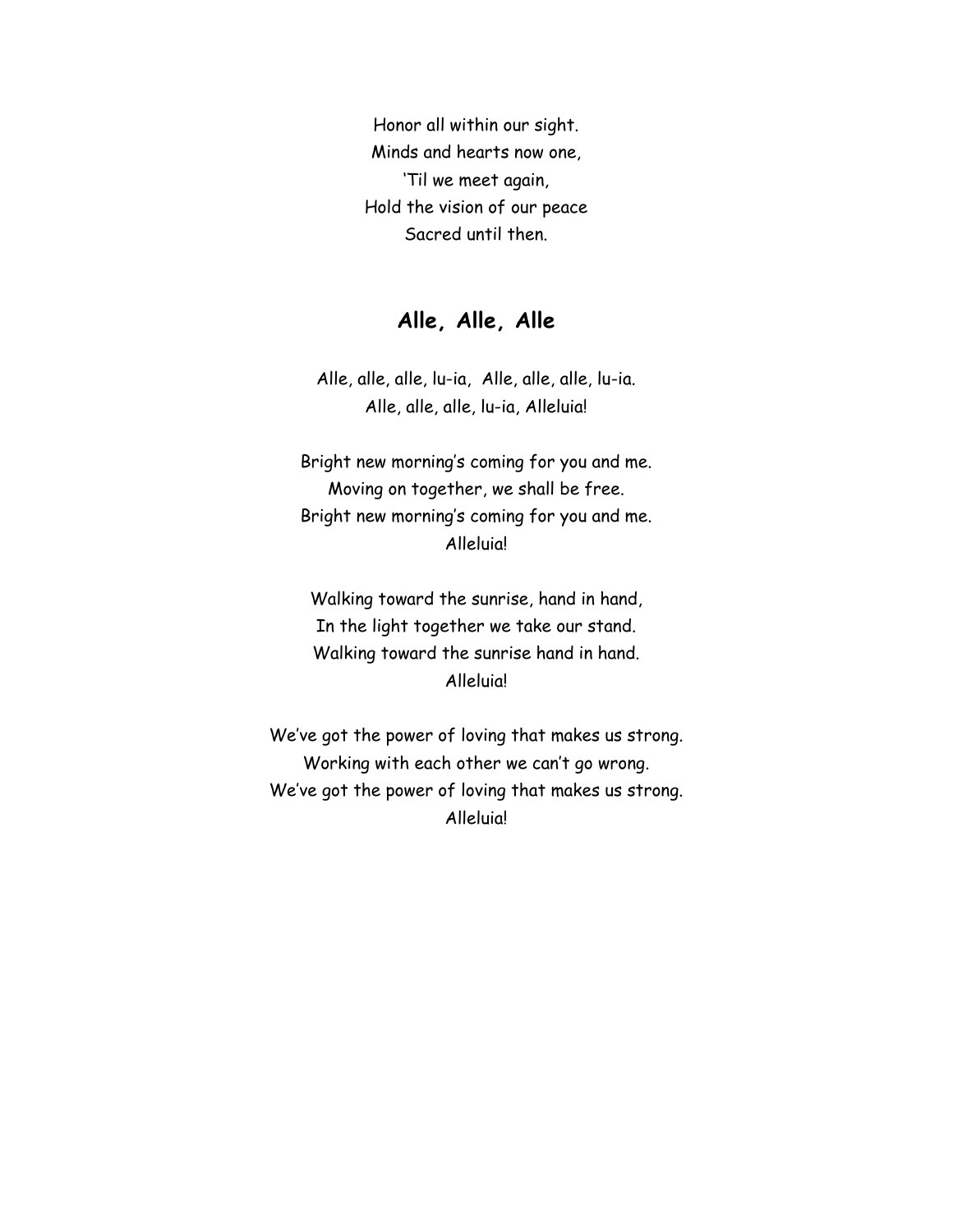# April 17, 2022 **Notes from the Music Department**

Congregational song leader Amy Place leads us in the songs of the day that celebrate this very special time of the year. Being able to sing mask free makes this day especially sweet! Thank you, Amy!